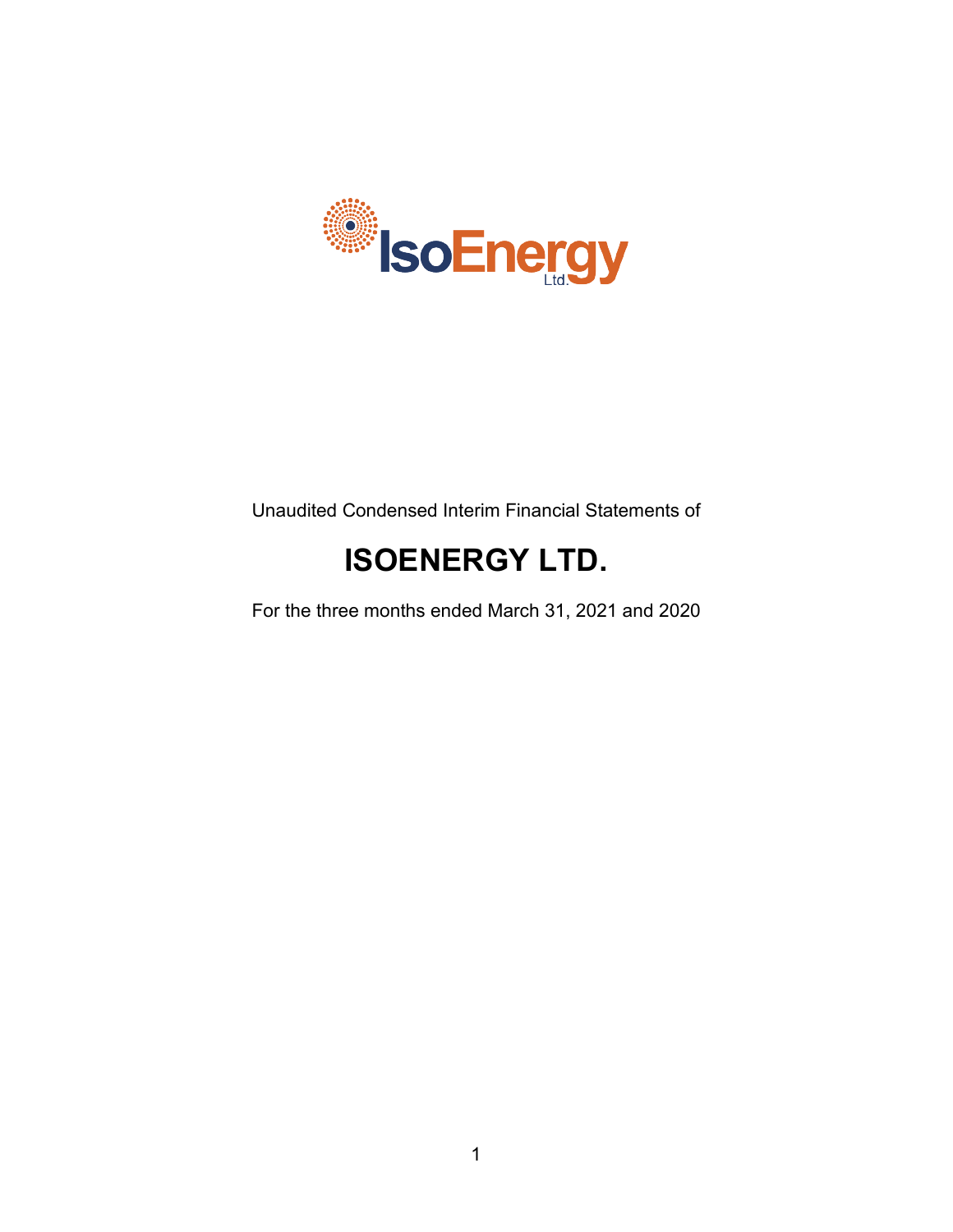## **ISOENERGY LTD. CONDENSED INTERIM STATEMENTS OF FINANCIAL POSITION (Unaudited)**

(Expressed in Canadian Dollars) As at

|                                          | March 31, 2021<br><b>Note</b> |    | December 31, 2020 |    |                |
|------------------------------------------|-------------------------------|----|-------------------|----|----------------|
| <b>ASSETS</b>                            |                               |    |                   |    |                |
| <b>Current</b>                           |                               |    |                   |    |                |
| Cash                                     |                               | \$ | 13,354,634        | \$ | 14,034,565     |
| Accounts receivable                      |                               |    | 19,427            |    | 67,967         |
| Prepaid expenses                         |                               |    | 162,728           |    | 197,419        |
|                                          |                               |    | 13,536,789        |    | 14,299,951     |
| <b>Non-Current</b>                       |                               |    |                   |    |                |
| Deposit                                  |                               |    | 9,274             |    | 9,274          |
| Property and equipment                   | 6                             |    | 206,774           |    | 182,439        |
| Exploration and evaluation assets        | 7                             |    | 54,122,263        |    | 53,731,796     |
| <b>TOTAL ASSETS</b>                      |                               | \$ | 67,875,100        | \$ | 68,223,460     |
|                                          |                               |    |                   |    |                |
| <b>LIABILITIES</b>                       |                               |    |                   |    |                |
| <b>Current</b>                           |                               |    |                   |    |                |
| Accounts payable and accrued liabilities |                               | \$ | 789,704           | \$ | 238,650        |
| Current portion of lease liability       | 8                             |    | 66,745            |    | 66,745         |
|                                          |                               |    | 856,449           |    | 305,395        |
| <b>Non-Current</b>                       |                               |    |                   |    |                |
| Convertible debentures                   | 9                             |    | 16,742,864        |    | 14,033,992     |
| Long-term lease liability                | 8                             |    | 70,883            |    | 84,895         |
| Deferred income tax liability            | 11                            |    | 392,522           |    | 711,587        |
| <b>TOTAL LIABILITIES</b>                 |                               |    | 18,062,718        |    | 15,135,869     |
|                                          |                               |    |                   |    |                |
| <b>EQUITY</b>                            |                               |    |                   |    |                |
| Share capital                            | 12                            |    | 68,571,993        |    | 67,491,167     |
| Share option and warrant reserve         | 12                            |    | 4,089,615         |    | 4,235,150      |
| Accumulated deficit                      |                               |    | (22,666,002)      |    | (18, 566, 260) |
| Other comprehensive loss                 |                               |    | (183, 224)        |    | (72, 466)      |
| <b>TOTAL EQUITY</b>                      |                               |    | 49,812,382        |    | 53,087,591     |
|                                          |                               |    |                   |    |                |
| <b>TOTAL LIABILITIES AND EQUITY</b>      |                               | \$ | 67,875,100        | \$ | 68,223,460     |

**Nature of operations (Note 2) Commitments (Notes 8, 9 and 10) Subsequent event (Note 18)**

The accompanying notes are an integral part of the condensed interim financial statements These financial statements were authorized for issue by the Board of Directors on May 4, 2021

**Tim Gabruch, CEO, Director Trevor Thiele, Director**

**"***Tim Gabruch***" "***Trevor Thiele***"**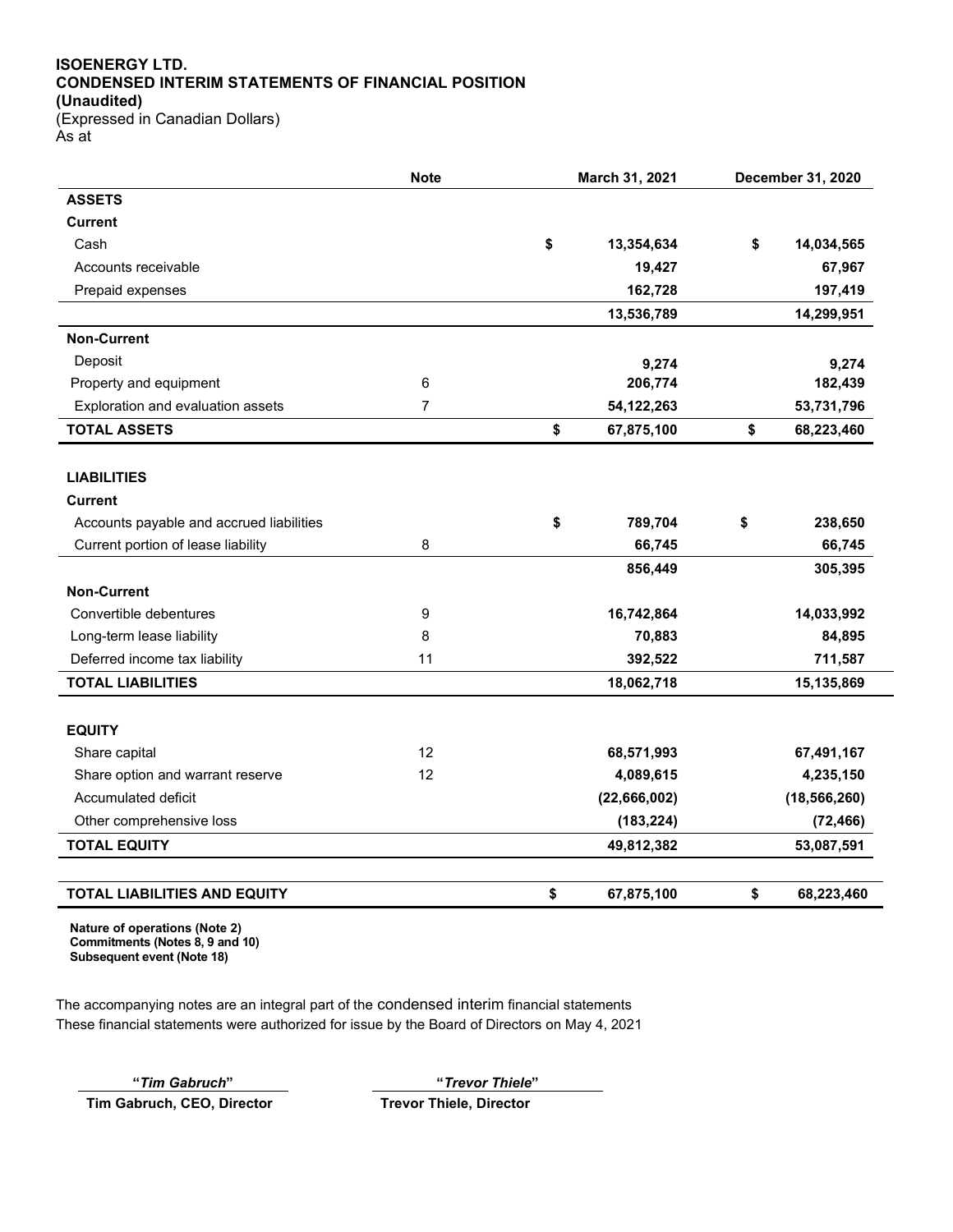#### **ISOENERGY LTD. CONDENSED INTERIM STATEMENTS OF LOSS AND COMPREHENSIVE LOSS (Unaudited)** (Expressed in Canadian Dollars)

For the three months ended March 31

|                                                                             | <b>Note</b> | 2021                | 2020             |
|-----------------------------------------------------------------------------|-------------|---------------------|------------------|
| <b>General and administrative costs</b>                                     |             |                     |                  |
| Share-based compensation                                                    | 12, 13      | \$<br>255,336       | \$<br>142,486    |
| Administrative salaries, contract and director fees                         | 13          | 1,165,013           | 176,515          |
| Investor relations                                                          |             | 96,120              | 149,460          |
| Office and administrative                                                   |             | 39,446              | 38,211           |
| Professional and consultant fees                                            |             | 36,617              | 59,173           |
| Travel                                                                      |             |                     | 40,446           |
| Public company costs                                                        |             | 53,218              | 41,235           |
| Depreciation expense                                                        |             | 14,699              | 15,528           |
| Total general and administrative costs                                      |             | (1,660,449)         | (663, 054)       |
| Interest income                                                             |             | 20,111              | 22,549           |
| Interest on lease liability                                                 | 8           | (2,615)             | (2,615)          |
| Interest on convertible debentures                                          | 9           | (161, 466)          |                  |
| Fair value loss on convertible debentures                                   | 9           | (2,598,114)         |                  |
| Foreign exchange gain                                                       |             | (25, 361)           |                  |
| Rental income                                                               |             | 9,087               | 7,576            |
| <b>Loss from operations</b>                                                 |             | (4, 418, 807)       | (635, 544)       |
| Deferred income tax recovery (expense)                                      | 11          | 319,065             | (299, 219)       |
| Loss                                                                        |             | \$<br>(4,099,742)   | \$ (934, 763)    |
|                                                                             |             |                     |                  |
| Other comprehensive loss                                                    |             |                     |                  |
| Change in fair value of convertible debentures                              |             |                     |                  |
| attributable to the change in credit risk                                   | 9           | (110, 758)          |                  |
| Total comprehensive loss for the period                                     |             | \$<br>(4, 210, 500) | \$<br>(934, 763) |
| Loss per common share - basic and diluted                                   |             | \$<br>(0.04)        | \$<br>(0.01)     |
| Weighted average number of common shares<br>outstanding - basic and diluted |             | 94,914,123          | 84,268,865       |

The accompanying notes are an integral part of the condensed interim financial statements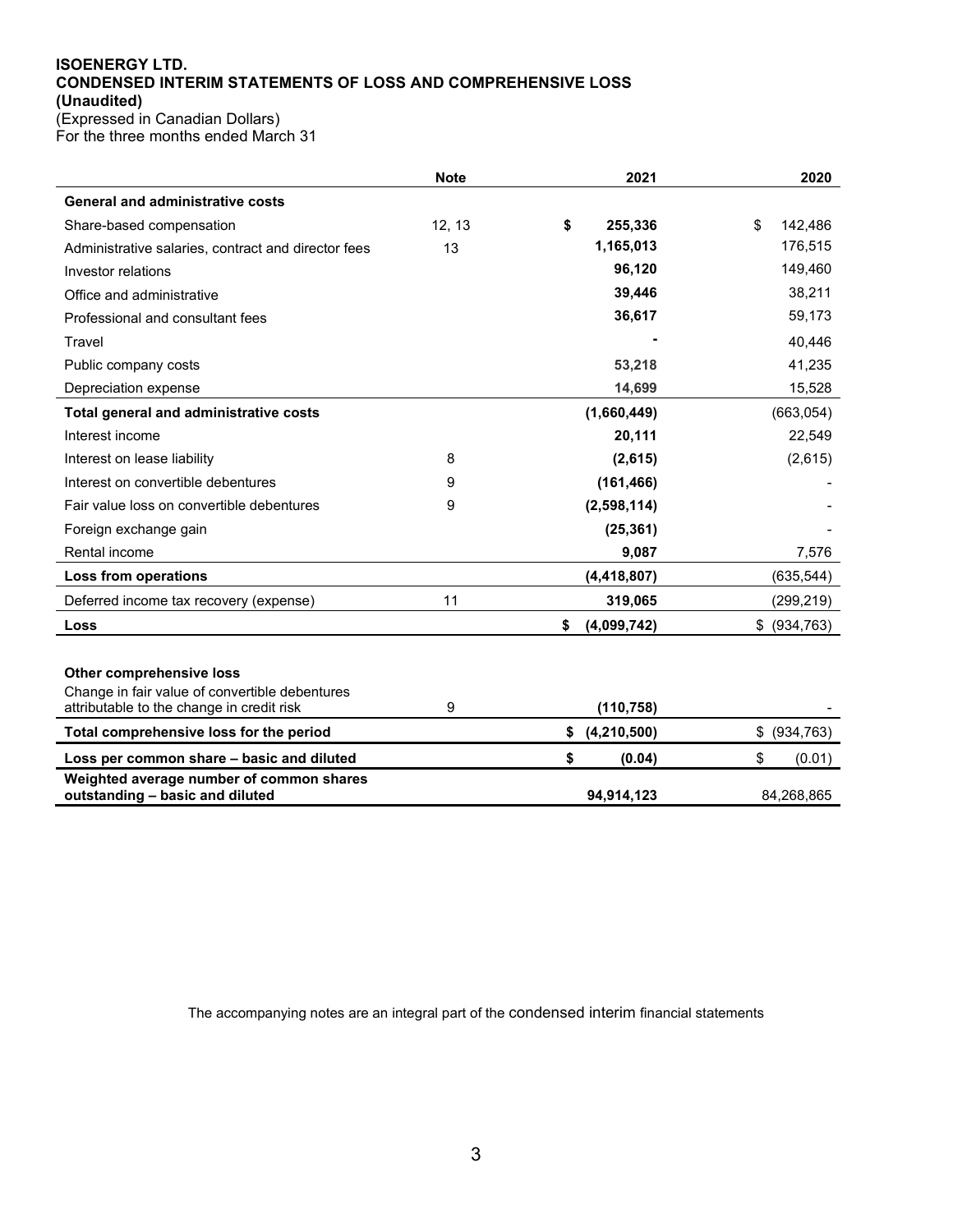## **ISOENERGY LTD. CONDENSED INTERIM STATEMENTS OF CHANGES IN EQUITY (Unaudited)**

| (Expressed in Canadian Dollars) |  |
|---------------------------------|--|
|---------------------------------|--|

|                                                   | <b>Note</b> | Number of<br>common<br>shares | Share capital | <b>Share</b><br>option and<br>warrant<br>reserve | <b>Accumulated</b><br>deficit | Accumulated<br>other<br>comprehensive<br>loss | Total        |
|---------------------------------------------------|-------------|-------------------------------|---------------|--------------------------------------------------|-------------------------------|-----------------------------------------------|--------------|
|                                                   |             |                               |               |                                                  |                               |                                               |              |
| Balance as at January 1, 2020                     |             | 84,267,500                    | \$58,740,682  | \$3,769,204                                      | \$(9,022,887)                 | \$                                            | \$53,486,999 |
| Shares issued on the exercise of<br>warrants      | 12          | 6,089                         | 3,567         | (1,253)                                          |                               |                                               | 2,314        |
| Share-based payments                              | 12          |                               |               | 203,338                                          |                               | ۰                                             | 203,338      |
| Loss for the period                               |             |                               |               |                                                  | (934, 763)                    |                                               | (934, 763)   |
| Balance as at March 31, 2020                      |             | 84,273,589                    | \$58,744,249  | \$3,971,289                                      | \$(9,957,650)                 | \$                                            | \$52,757,888 |
| Balance as at January 1, 2021                     |             | 94,472,998                    | \$67,491,167  | \$4,235,150                                      | \$(18, 566, 260)              | \$(72,466)                                    | 53,087,591   |
| Shares issued on the exercise of<br>warrants      | 12          | 7,779                         | 4,575         | (1,074)                                          |                               |                                               | 3,501        |
| Shares issued on the exercise of<br>stock options | 12          | 930,000                       | 1,076,251     | (433, 527)                                       |                               | ٠                                             | 642,724      |
| Share-based payments                              | 12          |                               |               | 289,066                                          |                               |                                               | 289,066      |
| Loss for the period                               |             |                               |               |                                                  | (4,099,742)                   |                                               | (4,099,742)  |
| Other comprehensive loss for the<br>period        |             |                               |               |                                                  |                               | (110, 758)                                    | (110, 758)   |
| Balance as at March 31, 2021                      |             | 95,410,777                    | \$68,571,993  | \$4,089,615                                      | \$(22,666,002)                | \$(183,224)                                   | 49,812,382   |

The accompanying notes are an integral part of the condensed interim financial statements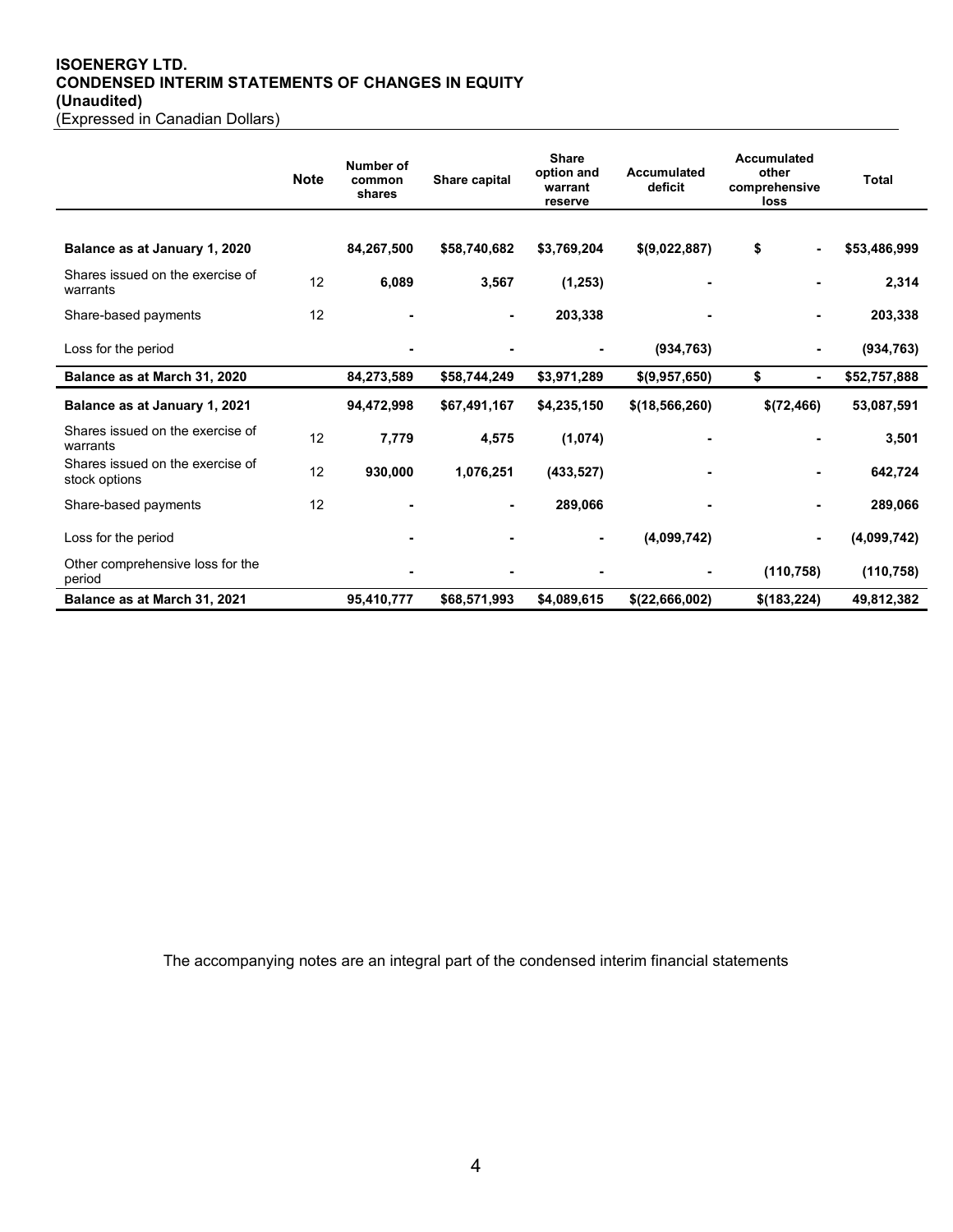## **ISOENERGY LTD. CONDENSED INTERIM STATEMENTS OF CASH FLOWS (Unaudited)** (Expressed in Canadian Dollars) For the years ended March 31

|                                                                                                                                                                         | 2021                          | 2020                             |
|-------------------------------------------------------------------------------------------------------------------------------------------------------------------------|-------------------------------|----------------------------------|
| Cash flows from (used in) operating activities                                                                                                                          |                               |                                  |
| Loss for the period                                                                                                                                                     | \$<br>(4,099,742)             | \$<br>(934, 763)                 |
| Items not involving cash:                                                                                                                                               |                               |                                  |
| Share-based compensation                                                                                                                                                | 255,336                       | 142,486                          |
| Deferred income tax (recovery) expense<br>Depreciation expense                                                                                                          | (319,065)<br>14,699           | 299,219<br>15,528                |
| Interest on lease liability                                                                                                                                             | 2,615                         | 2,615                            |
| Interest on convertible debentures                                                                                                                                      | 161,466                       |                                  |
| Fair value loss on convertible debentures                                                                                                                               | 2,598,114                     |                                  |
| Changes in non-cash working capital                                                                                                                                     |                               |                                  |
| Accounts receivable                                                                                                                                                     | 48,540                        | (169, 509)                       |
| Prepaid expenses                                                                                                                                                        | 34,691                        | 21,235                           |
| Accounts payable and accrued liabilities                                                                                                                                | 446,438                       | (23, 936)                        |
|                                                                                                                                                                         | \$<br>(856, 908)              | \$<br>(647, 125)                 |
| Cash flows used in investing activities<br>Additions to exploration and evaluation assets<br>Acquisition of exploration and evaluation assets<br>Additions to equipment | \$<br>(410, 845)<br>(41, 776) | \$<br>(2, 171, 879)<br>(31, 198) |
|                                                                                                                                                                         | \$<br>(452, 621)              | \$<br>$\overline{(2,203,077)}$   |
| Cash flows from (used in) financing activities                                                                                                                          |                               |                                  |
| Shares issued for warrant exercise                                                                                                                                      | 3,501                         | \$<br>2,314                      |
| Shares issued for option exercise                                                                                                                                       | 642,724                       |                                  |
| Lease liability payments:                                                                                                                                               |                               |                                  |
| Principal                                                                                                                                                               | (14, 012)                     | (14, 011)                        |
| Interest                                                                                                                                                                | (2,615)                       | (2,615)                          |
|                                                                                                                                                                         | \$<br>629,598                 | \$<br>(14, 312)                  |
| Change in cash                                                                                                                                                          | \$<br>(679, 931)              | \$<br>(2,864,514)                |
| Cash, beginning of period                                                                                                                                               | 14,034,565                    | 6,587,075                        |
| Cash, end of period                                                                                                                                                     | \$<br>13,354,634              | \$<br>3,722,561                  |

**Supplemental disclosure with respect to cash flows (Note 17)**

The accompanying notes are an integral part of the condensed interim financial statements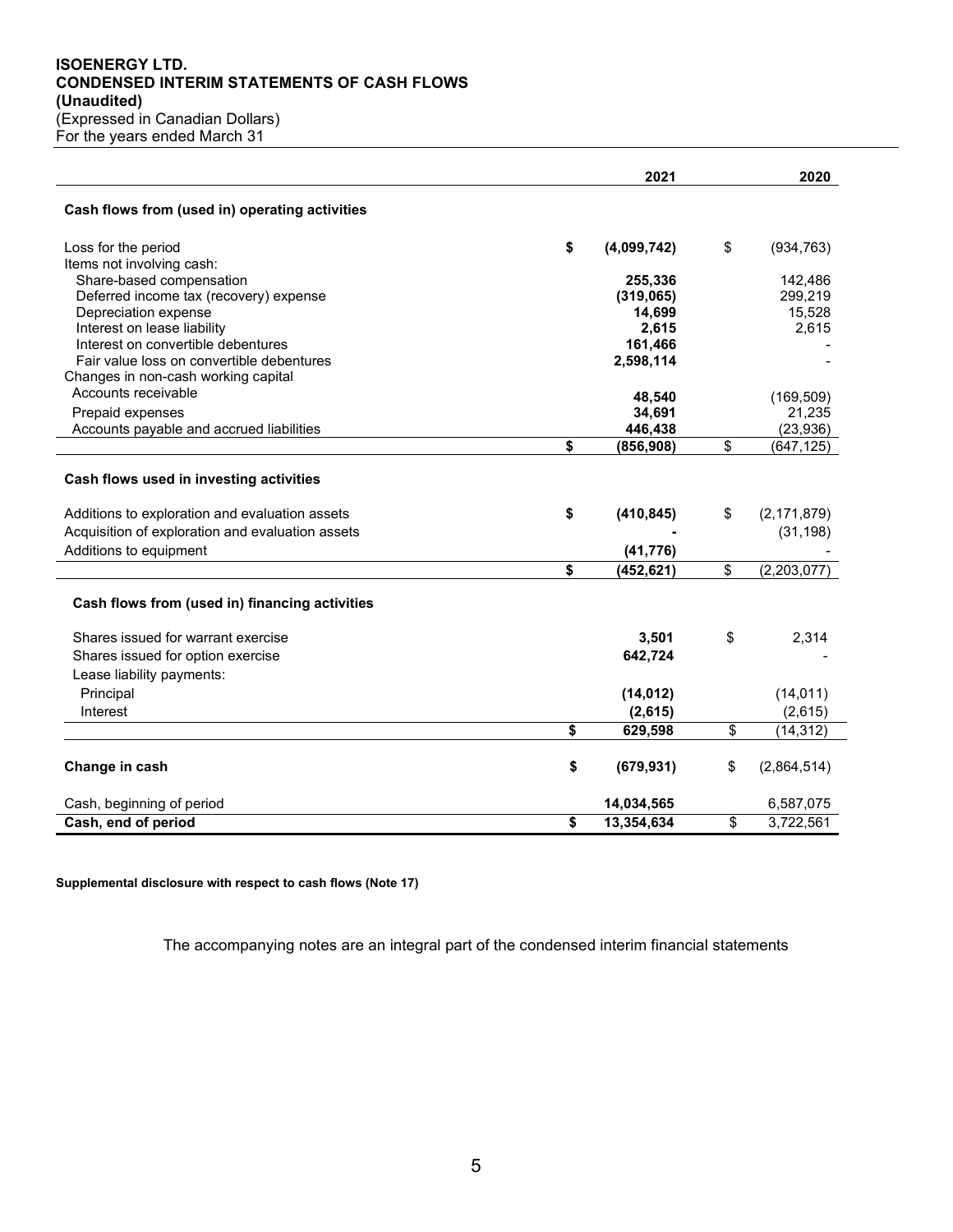## **1. REPORTING ENTITY**

IsoEnergy Ltd. ("**IsoEnergy**", or the "**Company**") is an exploration stage entity engaged in the acquisition, exploration and evaluation of uranium properties in Canada. The Company's registered and records office is located on the 10<sup>th</sup> Floor, 595 Howe Street, Vancouver, BC, V6C 2TS. The Company's common shares are listed on the TSX Venture Exchange (the "**TSXV**").

As of March 31, 2021, the Company did not have any subsidiaries and NexGen Energy Ltd ("**NexGen**") holds 50.58% of IsoEnergy's outstanding common shares.

## **2. NATURE OF OPERATIONS**

As an exploration stage company, the Company does not have revenues and historically has recurring operating losses. As at March 31, 2021, the Company had accumulated losses of \$22,666,002 and working capital of \$12,680,340. The Company depends on external financing for its operational expenses.

The business of exploring for and mining of minerals involves a high degree of risk. As an exploration company, IsoEnergy is subject to risks and challenges similar to companies at a comparable stage. These risks include, but are not limited to, negative operating cash flow and dependence on third party financing; the uncertainty of additional financing; the limited operating history of IsoEnergy; the lack of known mineral resources or reserves; the influence of a large shareholder; alternate sources of energy and uranium prices; aboriginal title and consultation issues; risks related to exploration activities generally; reliance upon key management and other personnel; title to properties; uninsurable risks; conflicts of interest; permits and licenses; environmental and other regulatory requirements; political regulatory risks; competition; and the volatility of share prices.

Since March 2020, several measures have been implemented in Canada and the rest of the world in response to the increased impact from novel coronavirus (COVID-19). The Company continues to operate our business at this time. While the impact of COVID-19 is expected to be temporary, the current circumstances are dynamic and the impacts of COVID-19 on our business operations cannot be reasonably estimated at this time. We anticipate this could have an adverse impact on our business, results of operations, financial position and cash flows in 2021. A program of core drilling at the Hurricane Zone on the Larocque East property was tentatively planned for the winter 2021 drilling season, however due to COVID-19 concerns, the Company decided not to proceed with the program. The Company is planning a summer drilling program; this may also be impacted by the COVID-19 pandemic.

These financial statements have been prepared using IFRS applicable to a going concern, which assumes that the Company will be able to realize its assets and discharge its liabilities in the normal course of business for the foreseeable future. The ability of the Company to continue as a going concern is dependent on its ability to obtain financing and achieve future profitable operations.

The underlying value of IsoEnergy's exploration and evaluation assets is dependent upon the existence and economic recovery of mineral resources or reserves and is subject to, but not limited to, the risks and challenges identified above.

## **3. BASIS OF PRESENTATION**

#### **Statement of Compliance**

These condensed interim financial statements for the three months ended March 31, 2021, including comparatives, have been prepared in accordance with International Accounting Standard ("**IAS**") 34 Interim Financial Reporting. They do not include all of the information required by International Financial Reporting Standards ("**IFRS**") for annual financial statements and should be read in conjunction with the audited annual financial statements for the year ended and as at December 31, 2020.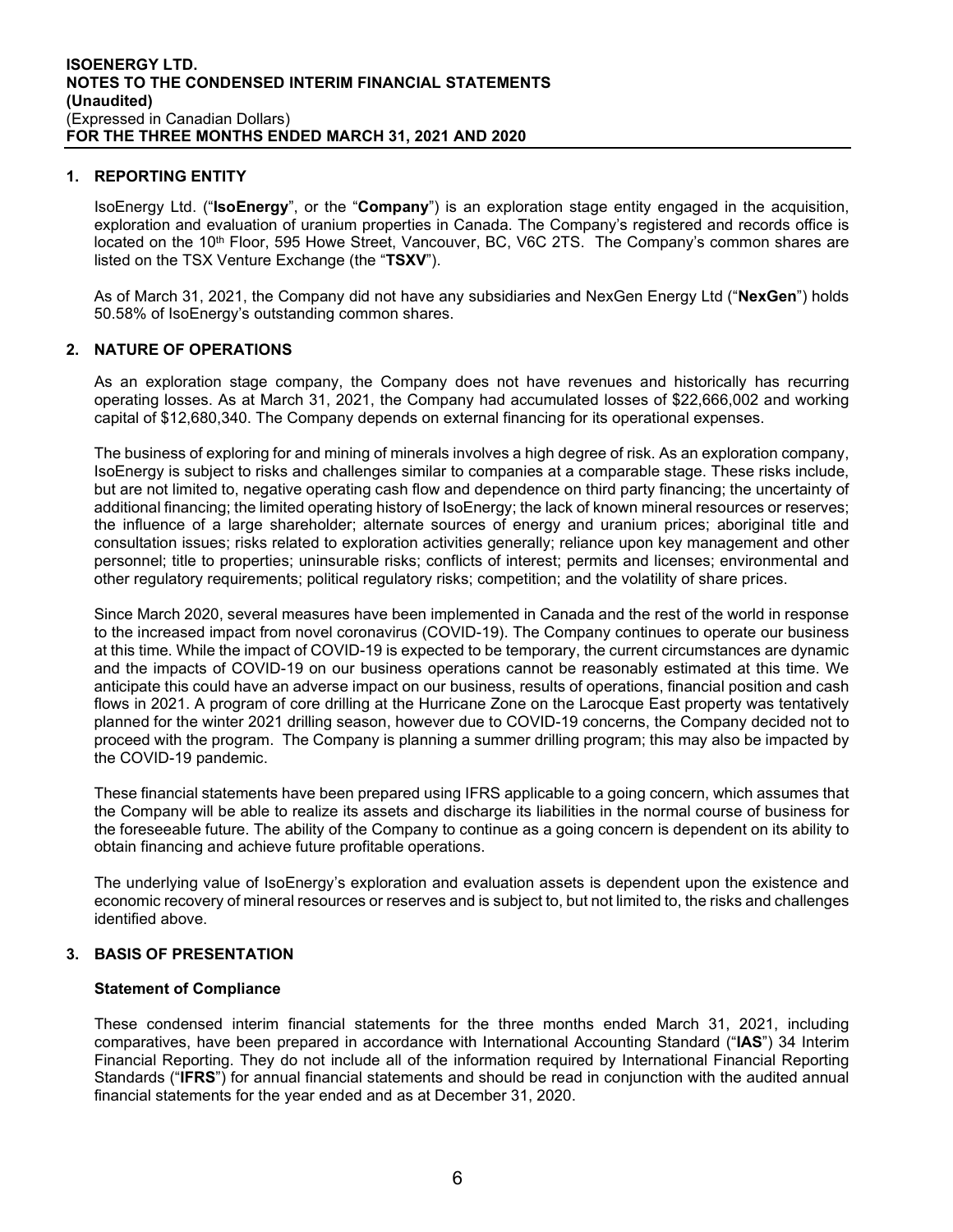## **3. BASIS OF PRESENTATION (continued)**

#### **Basis of Presentation**

These financial statements have been prepared on a historical cost basis, except for certain financial instruments which have been measured at fair value. In addition, these financial statements have been prepared using the accrual basis of accounting except for cash flow information. All monetary references expressed in these financial statements are references to Canadian dollar amounts ("\$"), unless otherwise noted. These financial statements are presented in Canadian dollars, which is the functional currency of the Company.

#### **Critical accounting judgments, estimates and assumptions**

The preparation of the consolidated financial statements requires management to make judgments, estimates and assumptions that affect the reported amounts of assets, liabilities, and contingent liabilities at the date of the financial statements and the reported amounts of revenues and expenses during the reporting period. Estimates and assumptions are continuously evaluated and are based on management's experience and other factors, including expectations of future events that are believed to be reasonable in the circumstances. Uncertainty about these judgments, estimates and assumptions could result in outcomes that require a material adjustment to the carrying amount of the asset or liability affected in future periods.

Information about significant areas of judgement and estimation uncertainty considered by management in preparing the financial statements are set out in Note 3 to the annual financial statements for the year ended December 31, 2020 and have been consistently followed in preparation of these condensed interim financial statements.

## **4. SIGNIFICANT ACCOUNTING POLICIES**

The accounting policies followed by the Company are set out in Note 4 to the annual financial statements for the year ended December 31, 2020 and have been consistently followed in preparation of these condensed interim financial statements.

## **5. PENDING TRANSACTIONS**

(a) Option Agreement

On August 7, 2020, IsoEnergy entered into an agreement with International Consolidated Uranium ("ICU") (formerly NxGold Ltd., a company with common directors) to grant ICU the option to acquire a 100% interest in the Company's Mountain Lake uranium property in Nunavut, Canada ("**Option Agreement**"). This Option Agreement is awaiting ICU shareholder approval and hence the terms of the Option Agreement are not reflected in these financial statements other than the \$20,000 deposit paid prior to December 31, 2020.

Under the terms of the Option Agreement, ICU obtains the option to acquire a 100% interest in the Mountain Lake uranium property for consideration comprised of 900,000 ICU common shares and \$20,000 cash (paid). The option is exercisable at ICU's election on or before the second anniversary of receipt of TSXV approval for additional consideration of \$1,000,000, payable in cash or shares of ICU. If ICU elects to acquire the Mountain Lake property, IsoEnergy will be entitled to receive the following contingency payments in cash or shares of ICU:

- If the uranium spot price reaches US\$50, IsoEnergy will receive an additional \$410,000
- If the uranium spot price reaches US\$75, IsoEnergy will receive an additional \$615,000
- If the uranium spot price reaches US\$100, IsoEnergy will receive an additional \$820,000

The spot price contingent payments will expire 10 years following the date the option is exercised.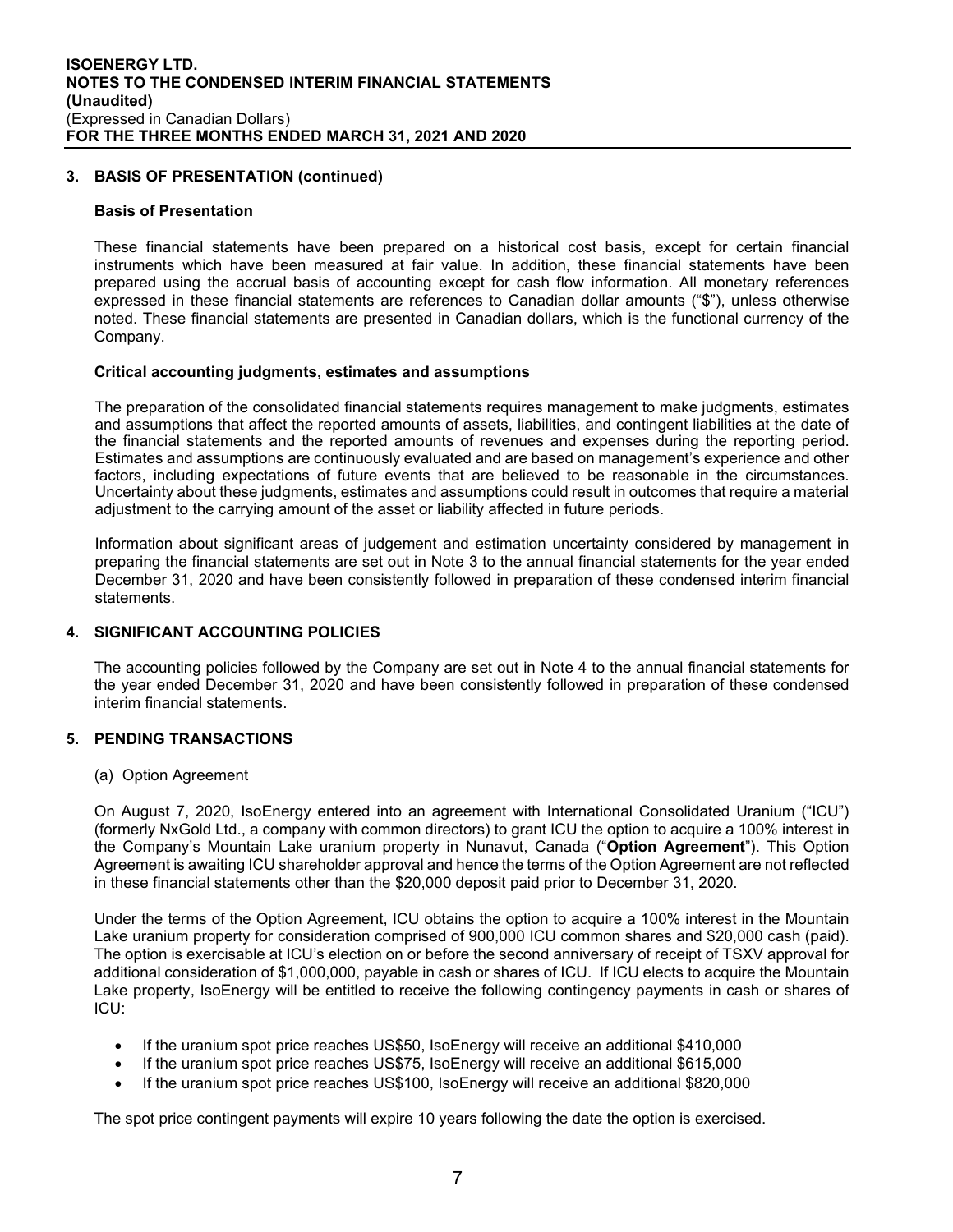## **5. PENDING TRANSACTIONS (continued)**

#### (b) Agreement with 92 Energy

On October 27, 2020, IsoEnergy announced that it had entered into a binding Heads of Agreement (the "**Agreement**") with 92 Energy Pty. Ltd. ("**92 Energy**") for 92 Energy to acquire a 100% interest in IsoEnergy's Clover, Gemini, and Tower uranium properties in Saskatchewan, Canada (the "**Properties**").

92 Energy is an Australian company that completed an initial public offering ("**IPO**") of its common shares on the Australian Stock Exchange (the "**ASX**") on April 14, 2021.

Pursuant to the Agreement, 92 Energy will acquire a 100% interest in the Clover, Gemini, and Tower uranium properties in consideration for the issuance of common shares equivalent to 16.25% of the issued capital of 92 Energy following the IPO. The shares will be issued at a price of A\$0.20. Additional consideration to IsoEnergy includes milestone cash payments of A\$100,000 within 60 days of 92 Energy's IPO, and an additional A\$100,000 within 6 months of that date. IsoEnergy will retain a 2% NSR on the Properties and will be entitled to nominate a member to 92 Energy's Board of Directors, provided IsoEnergy maintains a minimum ownership position of 5%. 92 Energy will be required to spend an aggregate of A\$1,000,000 on exploration expenditures on the Properties prior to May 1, 2022.

Subsequent to March 31, 2021, 92 Energy provided confirmations to satisfy the conditions for admission of the Company's securities to quotation on ASX on April 14, 2021. IsoEnergy received 10,755,000 fully paid ordinary shares with an escrow period of 12 months comprising 16.25% of the issued capital of 92 Energy following completion of the IPO. IsoEnergy transferred the Clover, Gemini and Tower uranium properties to 92 Energy. The terms of the Agreement and the transaction had not been completed and were subject to requisite regulatory approval at March 31, 2021 and are therefore not reflected in these financial statements.

#### **6. PROPERTY AND EQUIPMENT**

|                                 | Right-of-<br>use asset | <b>Software</b> | Field<br>equipment | <b>Office</b><br>furniture | <b>Total</b>  |
|---------------------------------|------------------------|-----------------|--------------------|----------------------------|---------------|
| Cost                            |                        |                 |                    |                            |               |
| Balance, January 1, 2020        | 259,512<br>\$          | \$64,947        | \$41,428           | \$13,103                   | 378,990<br>\$ |
| Additions                       |                        |                 | 22,017             |                            | 22,017        |
| Balance, December 31, 2020      | \$<br>259,512          | \$64,947        | \$63,445           | \$13,103                   | \$<br>401,007 |
| Additions                       |                        |                 | 41,776             |                            | 41,776        |
| Balance, March 31, 2021         | 259,512<br>\$          | \$64,947        | \$105,221          | \$13,103                   | \$<br>442,783 |
|                                 |                        |                 |                    |                            |               |
| <b>Accumulated depreciation</b> |                        |                 |                    |                            |               |
| Balance, January 1, 2020        | \$<br>58,799           | \$59,975        | \$18,295           | \$<br>9,789                | \$<br>146,858 |
| Depreciation                    | 58,797                 | 4,972           | 4,627              | 3,314                      | 71,710        |
| Balance, December 31, 2020      | 117,596<br>\$          | \$64,947        | \$22,922           | \$13,103                   | 218,568<br>\$ |
| Depreciation                    | 14,699                 |                 | 2,742              |                            | 17,441        |
| Balance, March 31, 2021         | \$<br>132,295          | \$64,947        | \$25,664           | \$13,103                   | 236,009<br>\$ |
| Net book value:                 |                        |                 |                    |                            |               |
| Balance, December 31, 2020      | 141,916<br>\$          | \$              | 40,523<br>S.       | \$                         | 182,439<br>S. |
| Balance, March 31, 2021         | 127,217                | \$              | \$79,557           | \$                         | 206,774<br>S. |

The following is a summary of the carrying values of equipment: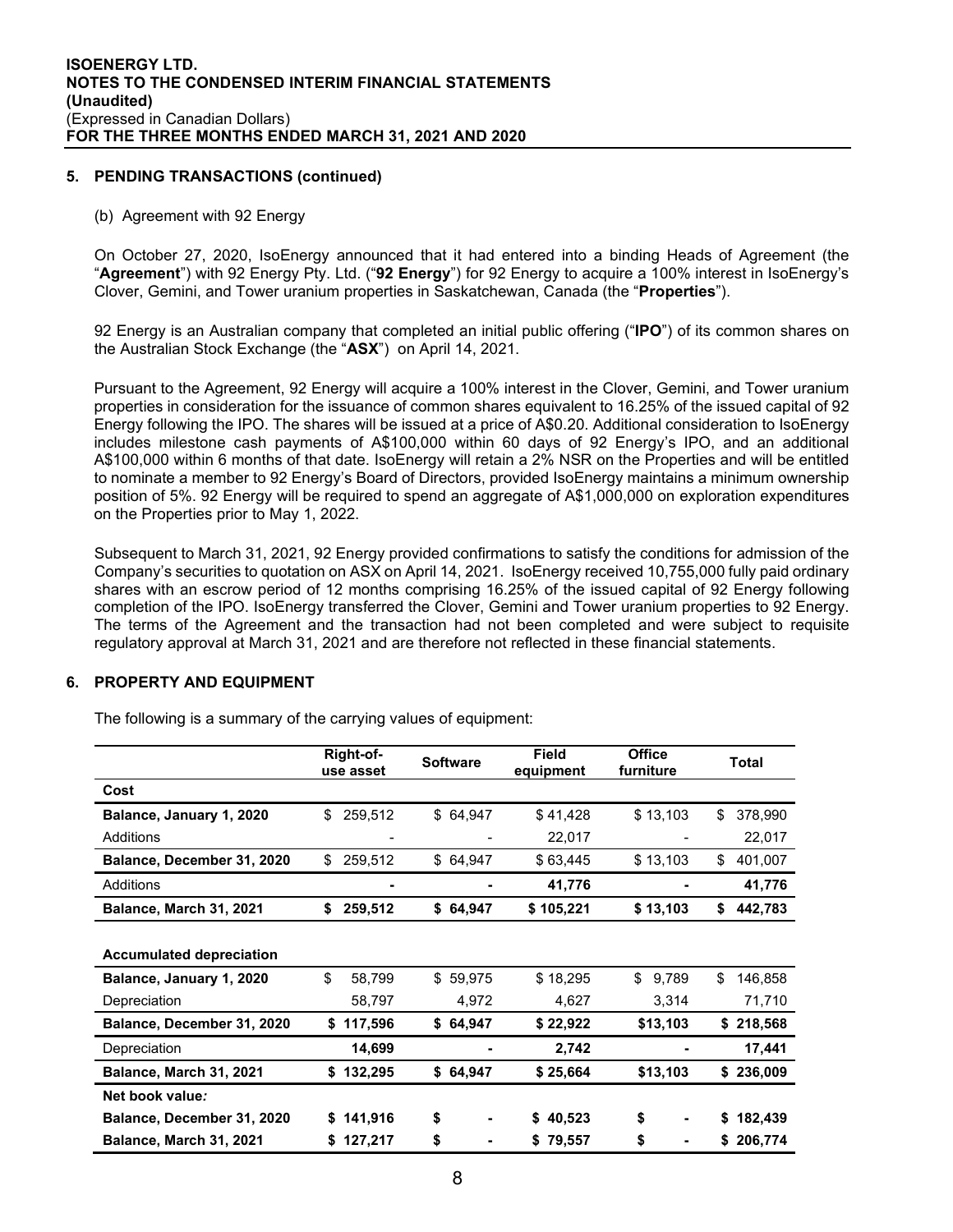## **7. EXPLORATION AND EVALUATION ASSETS**

The following is a summary of the carrying value of the acquisition costs and expenditures on the Company's exploration and evaluation assets:

|                                                                        | <b>Note</b> | March 31, 2021 |              | <b>December 31, 2020</b> |            |
|------------------------------------------------------------------------|-------------|----------------|--------------|--------------------------|------------|
| <b>Acquisition costs:</b>                                              |             |                |              |                          |            |
| Acquisition costs, opening                                             |             | \$             | 35,440,432   | \$                       | 35,298,069 |
| Additions                                                              | a           |                |              |                          | 142,363    |
| Acquisition costs, closing                                             |             | \$             | 35,440,432   | \$                       | 35,440,432 |
| <b>Exploration and evaluation costs:</b><br>Exploration costs, opening |             | \$             | 18,291,364   | \$                       | 12,668,819 |
| Additions:<br>Drilling                                                 |             |                | 111,674      |                          | 2,800,364  |
| Geological and geophysical                                             |             |                | 8,696        |                          | 30,500     |
| Labour and wages                                                       |             |                | 191,186      |                          | 1,140,615  |
| Share-based compensation                                               | 12          |                | 33,730       |                          | 234,956    |
| Geochemistry and assays                                                |             |                |              |                          | 317,508    |
| Environmental                                                          |             |                | 1,233        |                          | 137,083    |
| Engineering                                                            |             |                | 1,420        |                          | 224,620    |
| Camp costs                                                             |             |                | 633          |                          | 594,539    |
| Travel and other                                                       |             |                | 41,895       |                          | 142,360    |
| Total exploration and evaluation in the<br>period                      |             | \$             | 390,467      | \$                       | 5,622,545  |
| Exploration and evaluation, closing                                    |             | \$             | 18,681,831   | \$                       | 18,291,364 |
| Total costs, closing                                                   |             | \$             | 54, 122, 263 | \$                       | 53,731,796 |

All claims are subject to minimum expenditure commitments. The Company expects to incur the minimum expenditures to maintain the claims.

#### **(a) New claim staking**

In the year ended December 31, 2020, the Company spent \$142,363 to stake several property extensions and 12 new properties in the Eastern Athabasca adding approximately 200,000 hectares of mineral tenure in the Eastern Athabasca. The new exploration properties were Cable, Clover, Evergreen, Gemini, Hawk, Horizon, Larocque West, Ranger, Spruce, Tower, Trident and Sparrow.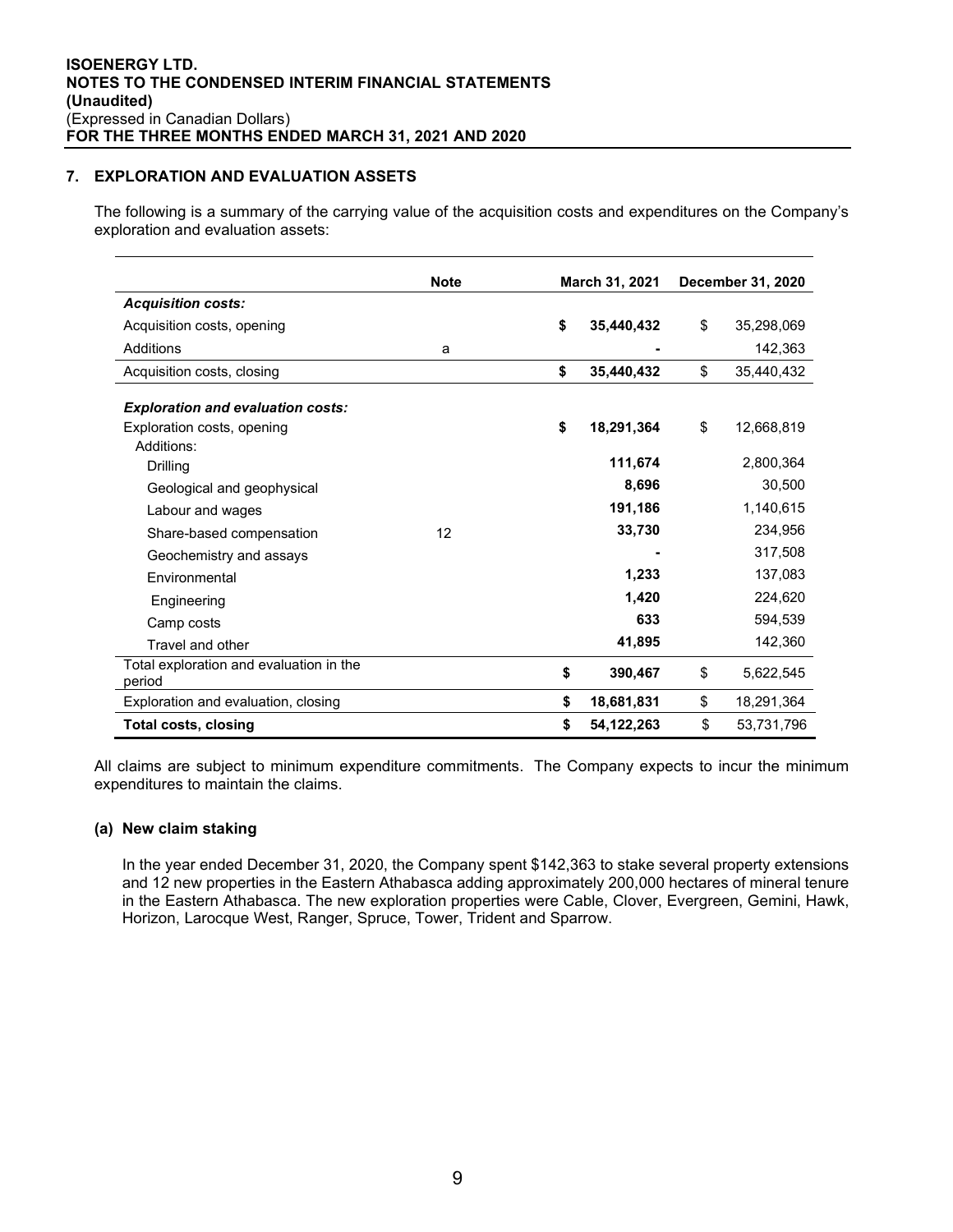## **8. LEASE LIABILITY**

The lease liability for the three months ended March 31, are as follows:

|                                | 2021          | 2020          |
|--------------------------------|---------------|---------------|
| Opening balance, January 1     | 151,640<br>\$ | 209,231<br>\$ |
| Interest on lease liability    | 2,615         | 8,976         |
| Payments                       | (16, 627)     | (66, 567)     |
| Lease liability, end of period | 137,628       | 151,640       |
| Less Current portion           | (66, 745)     | (66, 745)     |
| Long-term lease liability      | 70,883<br>S   | 84,895<br>\$  |

The lease is for an office space lease that extends to May 31, 2023. The discount rate applied to the lease is 5%. See Note 6 for information related to the leased asset. In addition to the lease payments the Company pays approximately \$47,000 annually related to operating costs and realty taxes of the leased office space. This amount is reassessed annually based on actual costs incurred.

IsoEnergy sub-leases approximately 50% of its office space. The Company accounts for the sublease as an operating lease with amounts received recognised as rental income.

As at March 31, 2021, the minimum future lease payments relating to the leased asset are as follows:

| 2021 | S | 50.059    |
|------|---|-----------|
| 2022 |   | 66,745    |
| 2023 |   | 27,810    |
|      |   | \$144,614 |
|      |   |           |

In addition to the leased asset above, the Company engages a drilling company to carry out its drilling programs on its exploration and evaluation properties. The drilling company provides all required equipment. These contracts are short-term, and the Company has elected not to apply the recognition and measurement requirements of IFRS 16 to them. Payments to the drilling company in the three months ended March 31, 2021 were \$nil (March 31, 2020 - \$2,126,288).

## **9. CONVERTIBLE DEBENTURES**

|                                                                   | March 31, 2021 | December 31, 2020 |
|-------------------------------------------------------------------|----------------|-------------------|
| Fair value on issuance, August 18, 2020 and<br>January 1, 2021    | \$14,033,992   | 7,629,586         |
| Change in fair value in the period included in profit<br>and loss | 2,598,114      | 6,331,940         |
| Change in fair value in the period included in OCI                | 110.758        | 72.466            |
| Fair value, end of period                                         | 16,742,864     | \$14,033,992      |

On August 18, 2020, IsoEnergy entered into an agreement with Queen's Road Capital Investment Ltd. (the "**Debentureholder**") for a US\$6 million private placement of unsecured convertible debentures (the "**Debentures**"). The Debentures will be convertible at the holder's option at a conversion price of \$0.88 (the "**Conversion Price**") into a maximum of 9,206,311 common shares (the "**Maximum Conversion Shares**") of the Company.

On any conversion of any portion of the principal amount of the Debentures, if the number of common shares to be issued on such conversion, taking into account all common shares issued in respect of all prior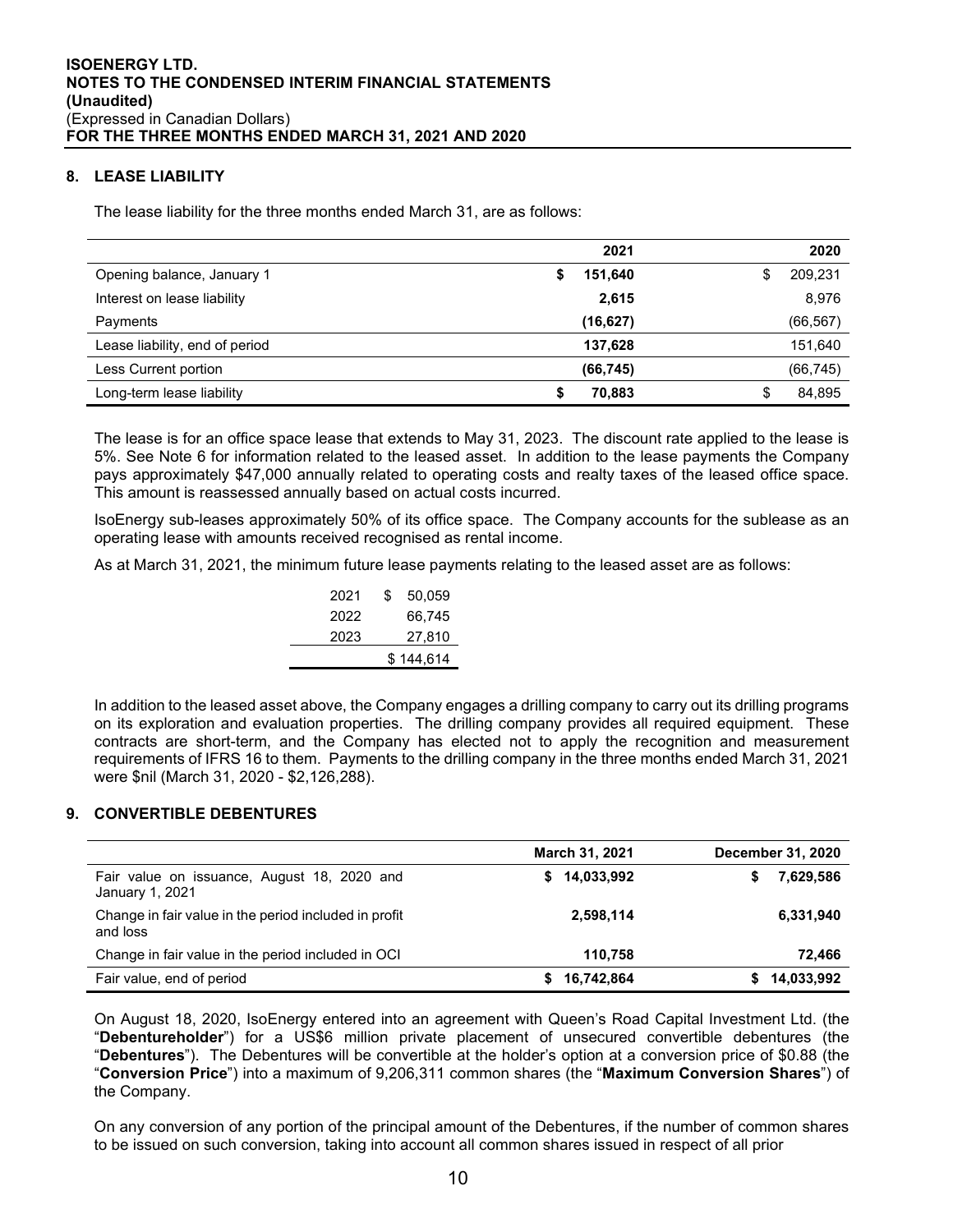## **9. CONVERTIBLE DEBENTURES (continued)**

conversions would result in the common shares to be issued exceeding the Maximum Conversion Shares, on such conversion the Debentureholder shall be entitled to receive a payment (the "**Exchange Rate Fee**") equal to the number of common shares that are not issued as a result of exceeding the Maximum Conversion Shares, multiplied by the 20-day volume-weighted average trading price ("**VWAP**"). IsoEnergy can elect to pay the Exchange Rate Fee in cash or, subject to the TSXV approval, in common shares of the Company.

The Company received gross proceeds of \$7,902,000 (US\$6,000,000). A 3% establishment fee of \$272,414 (US\$180,000) was also paid to the Debentureholder through the issuance of 219,689 common shares. The fair value of the Debentures on issuance date was determined to be \$7,629,586. The Company revalues the Debentures at the end of each reporting period with the change in the period related to credit risk recorded in Other Comprehensive Income or Loss ("**OCI**") and other changes in fair value in the period recorded in the loss for the period. The following assumptions were used to estimate the fair value of the Debentures:

|                                          | March 31,<br>2021 | December 31.<br>2020 | August 18,<br>2020 |
|------------------------------------------|-------------------|----------------------|--------------------|
| Expected stock price volatility          | 49%               | 46%                  | 48%                |
| <b>Expected life</b>                     | 4.4 years         | 4.6 years            | 5 years            |
| Risk free interest rate                  | 1.31%             | 0.79%                | 0.76%              |
| Expected dividend yield                  | $0.00\%$          | $0.00\%$             | $0.00\%$           |
| Credit spread                            | 19.76%            | 21.70%               | 22.80%             |
| Underlying share price of the<br>Company | \$2.40            | \$1.87               | \$1.24             |
| Conversion price                         | \$0.88            | \$0.88               | \$0.88             |
| Exchange rate (C\$:US\$)                 | 1.2562            | 1.2725               | 1.3168             |

The Debentures carry an 8.5% coupon (the "**Interest**") over a 5-year term. The Interest is payable semiannually with 6% payable in cash and 2.5% payable in common shares of the Company, subject to TSXV approval, at a price equal to the 20-day VWAP of the Company's common shares on the TSXV on the twenty days prior to the date such Interest is due. The Interest can be reduced to 7.5% per annum on the public dissemination by the Company of an economically positive preliminary economic assessment study, at which point the cash component of the Interest will be reduced to 5% per annum. In the three months ended March 31, 2021, the Company incurred interest expense of \$161,466, (March 31, 2020 – nil). In the year ended December 31, 2020, the Company incurred interest expense of \$248,962, of which \$174,114 was settled in cash and \$74,848 by way of issue of 40,026 common shares of the Company.

The Company will be entitled, on or after the third anniversary of the date of issuance of the Debentures, at any time the 20-day VWAP if the Company's shares listed on the TSXV exceeds 130% of the Conversion Price, to redeem the Debentures at par plus accrued and unpaid Interest.

Upon completion of a change of control (which includes in the case of the holders' right to redeem the Debentures, a change in the Chief Executive Officer of the Company), the holders of the Debentures or the Company may require the Company to purchase or the holders to redeem, as the case may be, any outstanding Debentures in cash at: (i) on or prior to August 18, 2023, 130% of the principal amount; and (ii) at any time thereafter, 115% of the principal amount, in each case plus accrued but unpaid interest, if any. In addition, upon the public announcement of a change of control that is supported by the Board, the Company may require the holders of the Debentures to convert the Debentures into common shares at the Conversion Price provided the consideration payable upon the change of control exceeds the Conversion Price and is payable in cash.

A "change of control" of the Company is defined as consisting of: (i) the acquisition, directly or indirectly, by a person or group of persons acting jointly or in concert of voting control or direction over 50% or more of the outstanding common shares, (ii) the amalgamation, consolidation or merger of the Company with or into another entity as a result of which the holders of common shares immediately prior to such transaction, directly or indirectly, hold less than 50% of voting control or direction over the entity carrying on the business of the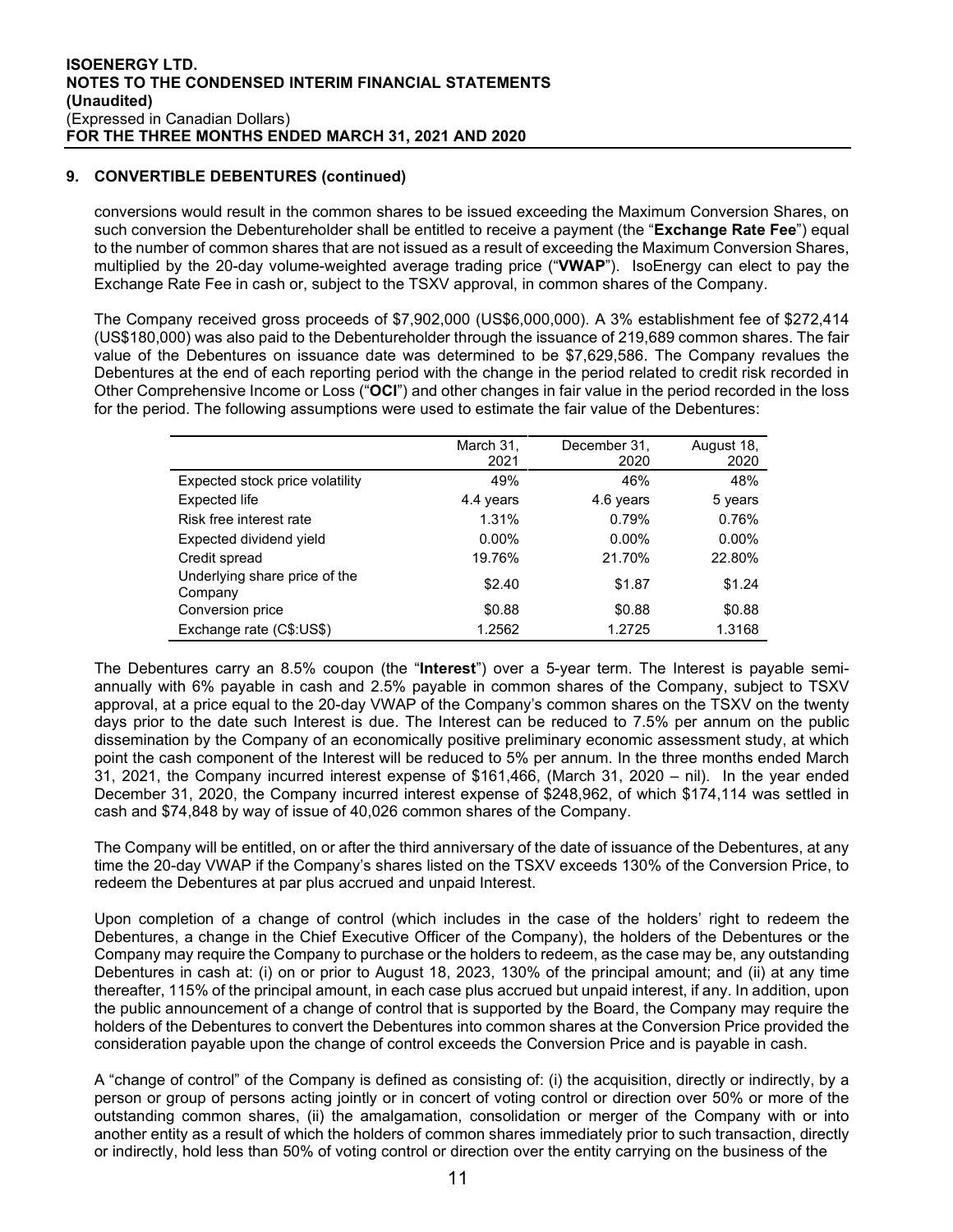## **9. CONVERTIBLE DEBENTURES (continued)**

Company following such transaction, (iii) the sale, assignment, transfer or other disposition of all or substantially all of the property or assets of the Company to another entity in which the holders of common shares immediately prior to such transaction, directly or indirectly, hold less than 50% of voting control or direction following such transaction, (iv) the removal by resolution of the shareholders of the Company, of a majority of the then incumbent directors of the Company, which removal has not been recommended in the Company's management information circular, or the failure to elect to the Company's board of directors a majority of the directors proposed for election by management in the Company's management information circular; or (v) the acquisition by any transaction, directly or indirectly, by a person or group of persons acting jointly or in concert of voting control or direction over more of the common shares than are then held by NexGen.

#### **10. COMMITMENTS**

The Company has raised funds through the issuance of flow-through shares. Based on Canadian tax law, the Company is required to spend this amount on eligible exploration expenditures by December 31 of the year after the year in which the shares were issued.

The premium received for a flow-through share, which is the price received for the share in excess of the market price of the share, is recorded as a flow-through share premium liability. This liability is subsequently reduced when the required exploration expenditures are made, on a pro rata basis, and accordingly, a recovery of flowthrough premium is then recorded as a reduction in the deferred tax expense to the extent that deferred income tax assets are available.

As of March 31, 2021, the Company is obligated to spend approximately \$3,600,000 by December 31, 2022 on eligible exploration expenditures. The 2020 FT Shares (see Note 12(c)) were issued at a price that was below market value on the date of issue and therefore no flow-through share premium liability was recorded.

#### **11. INCOME TAXES**

Deferred income tax expense for the three months ended March 31 comprises:

|                                                    | 2021       |   | 2020      |
|----------------------------------------------------|------------|---|-----------|
| Deferred income tax recovery related to operations | (422, 646) |   | (133,126) |
| Flow-through renunciation                          | 103.581    |   | 574,098   |
| Release of flow-through share premium liability    |            |   | (141,753) |
| Deferred income tax (recovery) expense             | (319,065)  | S | 299,219   |

In the three months ended March 31, 2021, the Company incurred \$383,634 (three months ended March 31, 2020 - \$2,126,288) of eligible exploration expenditures in respect of its flow-through share commitments (Note 10). A deferred income tax expense is recognized due to the taxable temporary difference arising from capitalized exploration and evaluation assets with no tax basis as a result of the renunciation of the tax attributes to the investors in the flow-through shares.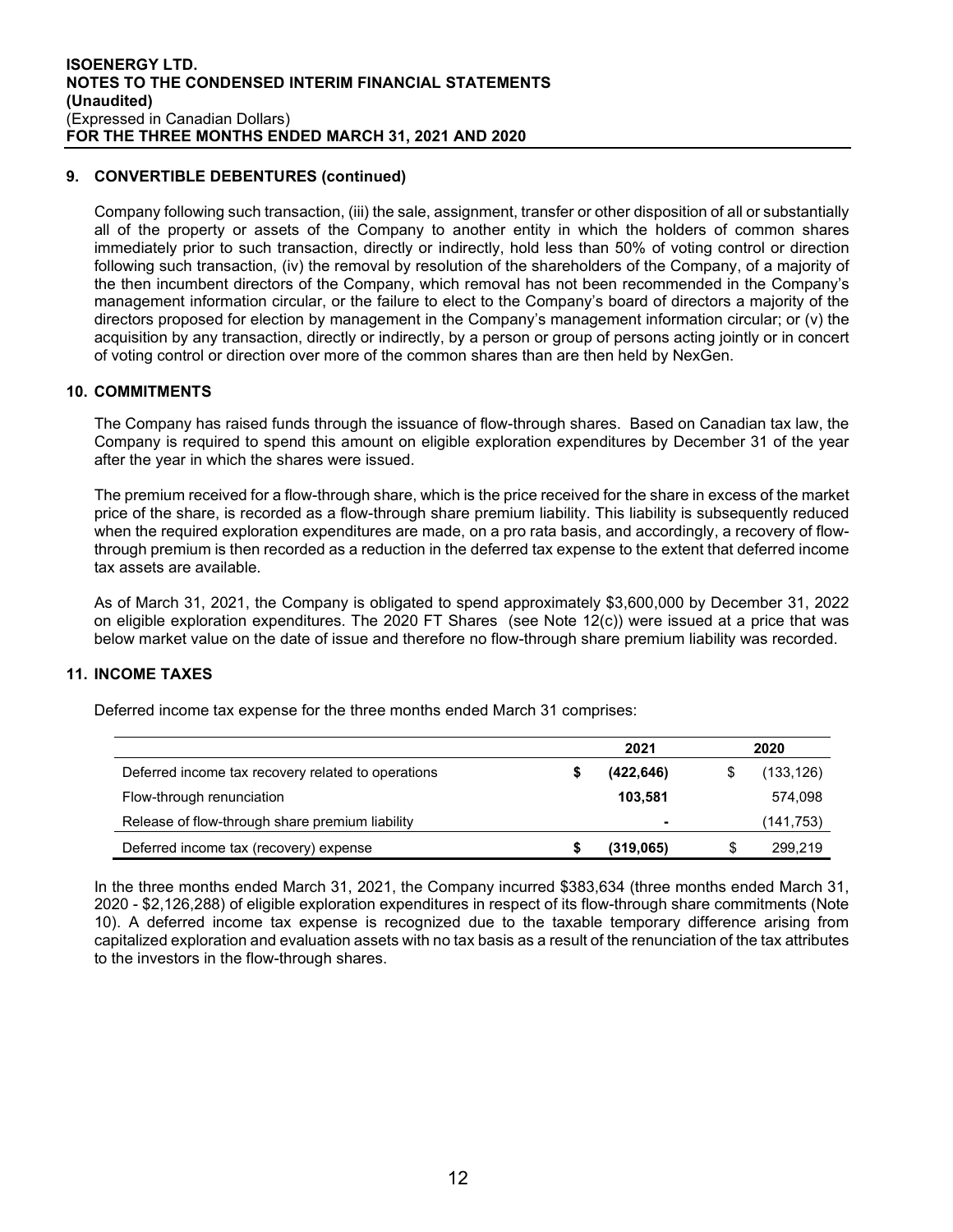## **12. SHARE CAPITAL**

**Authorized Capital** - Unlimited number of common shares with no par value.

#### **Issued**

#### **For the three months ended March 31, 2021**

- (a) During the three months ended March 31, 2021, the Company issued 7,779 common shares on the exercise of warrants for proceeds of \$3,501. As a result of the exercises, \$1,074 was reclassified from reserves to share capital.
- (b) During the three months ended March 31, 2021, the Company issued 930,000 common shares on the exercise of stock options for proceeds of \$642,724. As a result of the exercises, \$433,527 was reclassified from reserves to share capital.

For the year ended December 31, 2020:

- (c) On December 22, 2020, the Company issued 2,702,703 flow-through shares (the "**2020 FT Shares**") at a price of \$1.48 per 2020 FT Share for aggregate gross proceeds of \$4,000,000. Share issuance costs for the 2020 FT Shares funds raised were \$340,115, net of \$93,557 of tax. Share issuance costs includes \$87,184 related to 162,162 brokers' warrants which were valued using the Black-Scholes model with a corresponding amount added to the Warrant reserve account in Equity. The brokers' warrants entitle the holder to purchase an additional common share for a period of two years at an exercise price of \$1.48.
- (d) On August 10, 2020, the Company issued 5,882,352 common shares at a price of \$0.68 per common share for aggregate gross proceeds of \$3,999,999. Share issuance costs were \$242,146, net of tax of \$89,561.
- (e) On August 18, 2020, the Company issued 219,689 shares to the Debentureholder in connection with the issuance of the Debentures which were valued at \$272,414 (see Note 9).
- (f) During the year ended December 31, 2020, the Company issued 1,000,728 common shares on the exercise of warrants for proceeds of \$425,767. As a result of the exercises, \$167,364 was reclassified from reserves to share capital.
- (g) On August 20, 2020, the Company issued 100,000 shares on the exercise of options for proceeds of \$50,000. In the fourth quarter, the Company issued 260,000 common shares on the exercise of options for proceeds of \$184,050. As a result of the exercises, \$158,303 was reclassified from reserves to share capital.
- (h) On December 31, 2020, the Company issued 40,026 common shares to the Debentureholder to settle \$74,848 which is 2.5% of the interest owing on the Debentures (see Note 9).

#### **Stock Options**

Pursuant to the Company's stock option plan, directors may, from time to time, authorize the issuance of options to directors, officers, employees and consultants of the Company, enabling them to acquire up to 10% of the issued and outstanding common shares of the Company. The options can be granted for a maximum term of 10 years and are subject to vesting provisions as determined by the Board of Directors of the Company.

Stock option transactions and the number of stock options outstanding on the dates set forth below are summarized as follows: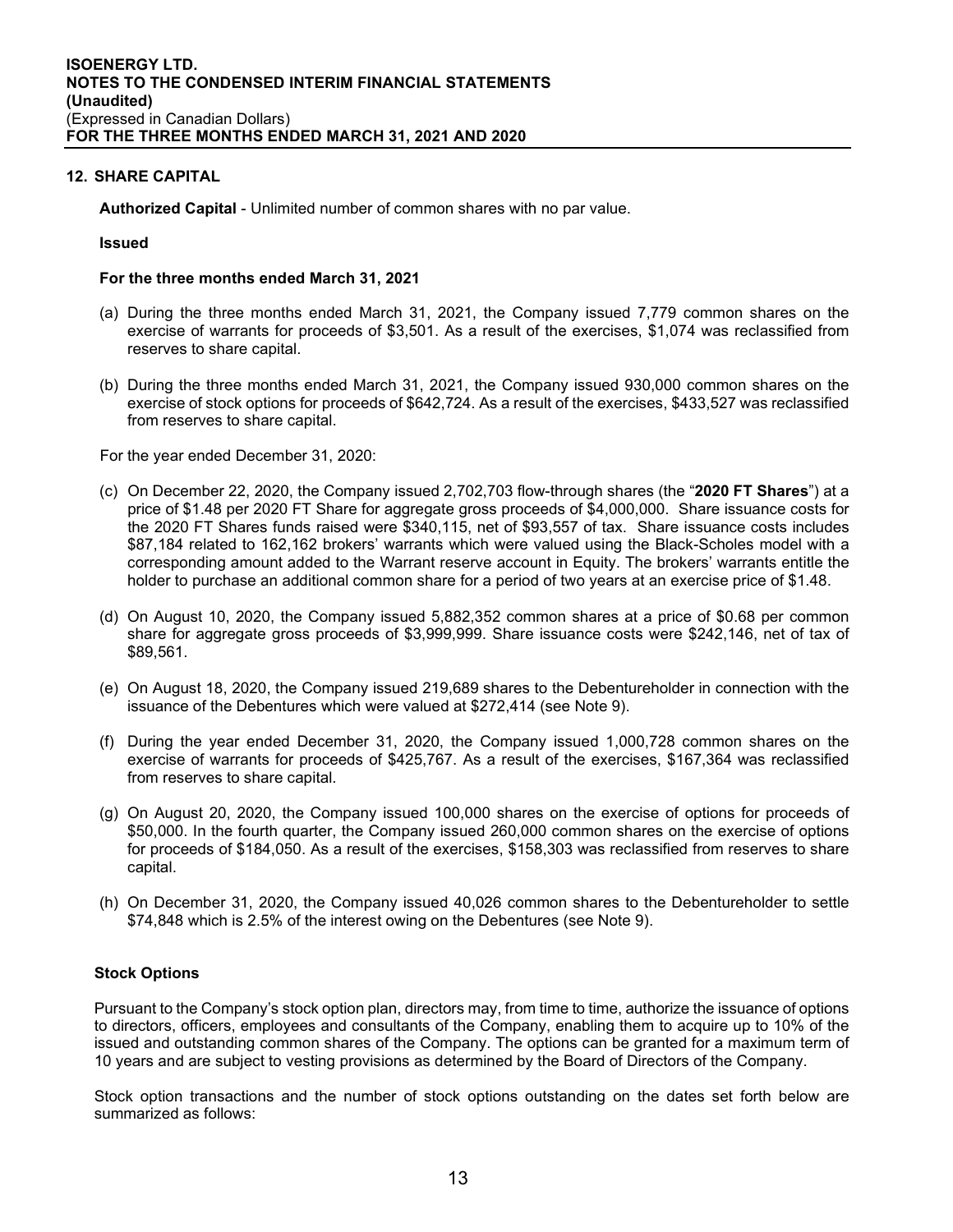## **12. SHARE CAPITAL (continued)**

|                               | <b>Number of options</b> | <b>Weighted average</b><br>exercise price per<br>share |  |
|-------------------------------|--------------------------|--------------------------------------------------------|--|
| Outstanding January 1, 2020   | 6,420,000                | 0.74<br>\$                                             |  |
| Granted                       | 2,510,000                | 0.63<br>\$.                                            |  |
| Exercised                     | (360,000)                | 0.65<br>S                                              |  |
| Outstanding December 31, 2020 | 8,570,000                | 0.71<br>\$.                                            |  |
| Granted                       | 250,000                  | 2.44<br>\$.                                            |  |
| Exercised                     | (930,000)                | 0.69                                                   |  |
| Outstanding, March 31, 2021   | 7,890,000                | 0.77<br>S                                              |  |
| Number of options exercisable | 6,644,995                | 0.73                                                   |  |

As at March 31, 2021, the Company has stock options outstanding and exercisable as follows:

| Number of<br>options | <b>Exercise</b><br>price per<br>option | Number of<br><b>Exercise</b><br><b>Vesting</b><br>options<br>price per<br>exercisable<br>option |        |     | Weighted<br>average<br>remaining<br>contractual<br>life (years) |
|----------------------|----------------------------------------|-------------------------------------------------------------------------------------------------|--------|-----|-----------------------------------------------------------------|
| 2,950,000            | \$1.00                                 | 2,950,000                                                                                       | \$1.00 |     | 0.7                                                             |
| 340.000              | \$0.57                                 | 340.000                                                                                         | \$0.57 |     | 1.6                                                             |
| 890,000              | \$0.36                                 | 890,000                                                                                         | \$0.36 |     | 2.0                                                             |
| 1.160.000            | \$0.42                                 | 1.160.000                                                                                       | \$0.42 |     | 2.4                                                             |
| 1,550,000            | \$0.39                                 | 988,332                                                                                         | \$0.39 | (i) | 3.4                                                             |
| 750.000              | \$1.19                                 | 233.330                                                                                         | \$1.19 | (i) | 3.9                                                             |
| 250,000              | \$2.44                                 | 83,333                                                                                          | \$2.44 | (i) | 4.9                                                             |
| 7.890.000            | \$0.77                                 | 6.644.995                                                                                       | \$0.73 |     | 2.1                                                             |

(i) Vest 1/3 on grant and 1/3 each year thereafter

The Company uses the Black-Scholes option pricing model to calculate the fair value of granted stock options. The model requires management to make estimates, which are subjective and may not be representative of actual results. Changes in assumptions can materially affect fair value estimates. The following weighted average assumptions were used to estimate the grant date fair values for the three months ended March 31, 2021:

| Expected stock price volatility                | 75%      |  |
|------------------------------------------------|----------|--|
| Expected life of options                       | 5 years  |  |
| Risk free interest rate                        | 0.25%    |  |
| Expected dividend yield                        | $0.00\%$ |  |
| Weighted average exercise price                | 2.44     |  |
| Weighted average fair value per option granted | 1.47     |  |

The Company has share-based compensation related to options that vested or forfeited in the period. Sharebased compensation in the period is as follows: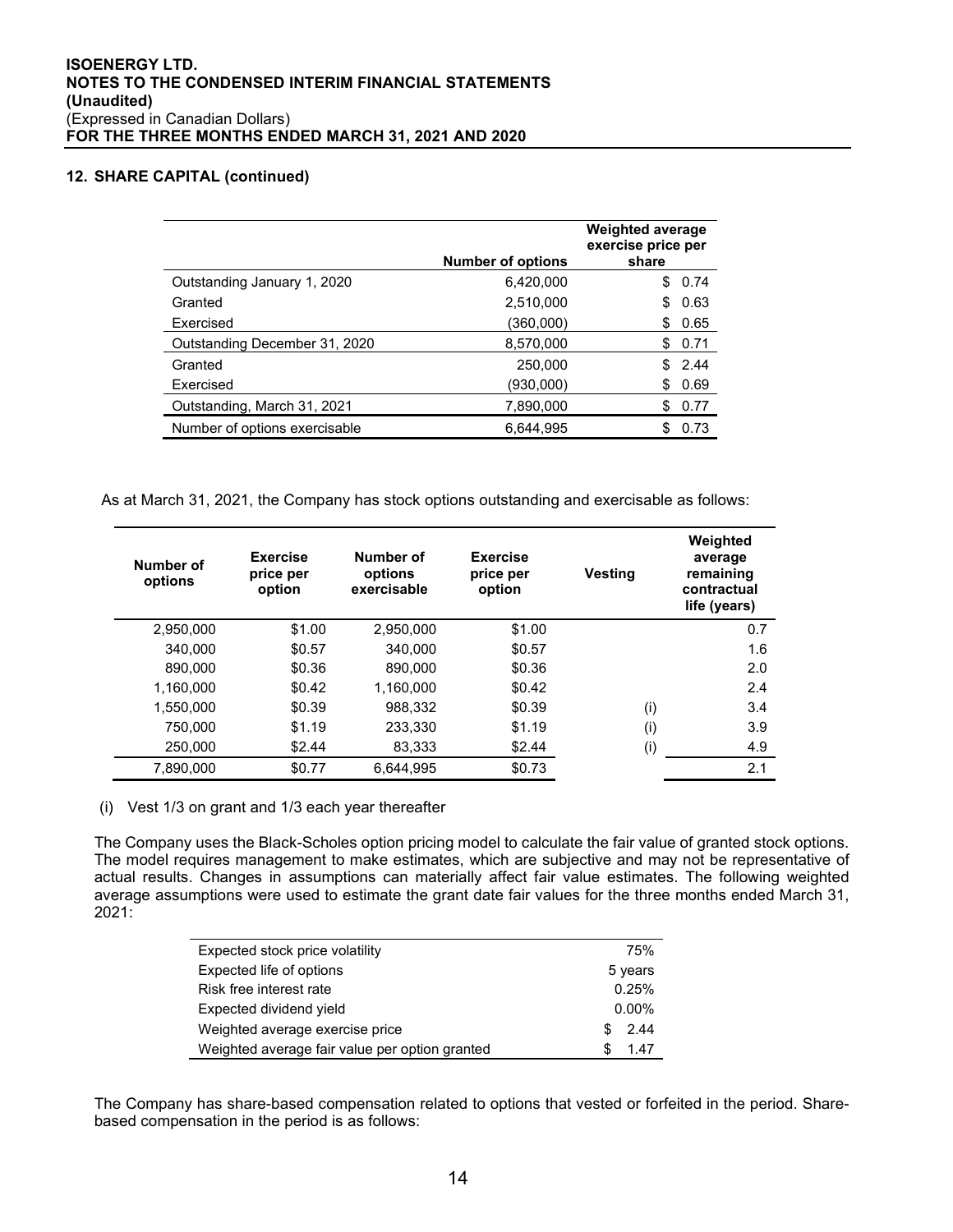## **12. SHARE CAPITAL (continued)**

|                                                          | 2021               | 2020          |
|----------------------------------------------------------|--------------------|---------------|
| Capitalized to explorations and evaluation assets        | 33.730             | 60.852<br>SS. |
| Expensed to the statement of loss and comprehensive loss | 255.336<br>142,486 |               |
|                                                          | \$289,066          | \$203,338     |

## **Warrants**

As of March 31, 2021, the Company has the following warrants outstanding:

| <b>Expiry Date</b> | <b>January 1, 2021</b> | <b>Exercised</b>         | March 31, 2021 | Weighted<br>average exercise<br>price per warrant |
|--------------------|------------------------|--------------------------|----------------|---------------------------------------------------|
| April 21, 2021     | 2,337,760              |                          | 2,337,760      | \$0.60                                            |
| December 6, 2021   | 4,028,429              | $\overline{\phantom{0}}$ | 4,028,429      | \$0.60                                            |
| December 3, 2021   | 13.226                 | (7, 779)                 | 5.447          | \$0.45                                            |
| December 22, 2022  | 162,162                | $\overline{\phantom{0}}$ | 162,162        | \$1.48                                            |
|                    | 6,541,577              | (7, 779)                 | 6,533,798      | \$0.62                                            |

The Company uses the Black-Scholes option pricing model to calculate the fair value of warrants issued for services. The model requires management to make estimates, which are subjective and may not be representative of actual results. Changes in assumptions can materially affect fair value estimates.

## **13. RELATED PARTY TRANSACTIONS**

Key management personnel include those persons having authority and responsibility for planning, directing and controlling the activities of the Company as a whole. The Company has determined that key management personnel consists of executive and non-executive members of the Company's Board of Directors and corporate officers.

Remuneration attributed to key management personnel is summarized as follows:

| Three months ended March 31, 2021                           | <b>Short term</b><br>compensation | Share-based<br>compensation | Total     |  |
|-------------------------------------------------------------|-----------------------------------|-----------------------------|-----------|--|
| Expensed in the statement of loss and<br>comprehensive loss | 205,803                           | \$249,730                   | \$455,533 |  |
| Capitalized to exploration and evaluation assets            | 71.078                            | 9,099                       | 80,177    |  |
|                                                             | 276,881                           | 258,829                     | 535,710   |  |

| Three months ended March 31, 2020                           | <b>Short term</b><br>compensation |         | Share-based<br>compensation |         | Total |         |
|-------------------------------------------------------------|-----------------------------------|---------|-----------------------------|---------|-------|---------|
| Expensed in the statement of loss and<br>comprehensive loss |                                   | 135.897 | \$.                         | 107.994 | SS.   | 243.891 |
| Capitalized to exploration and evaluation assets            |                                   | 103,103 |                             | 32.814  |       | 135,917 |
|                                                             |                                   | 239.000 |                             | 140.808 |       | 379,808 |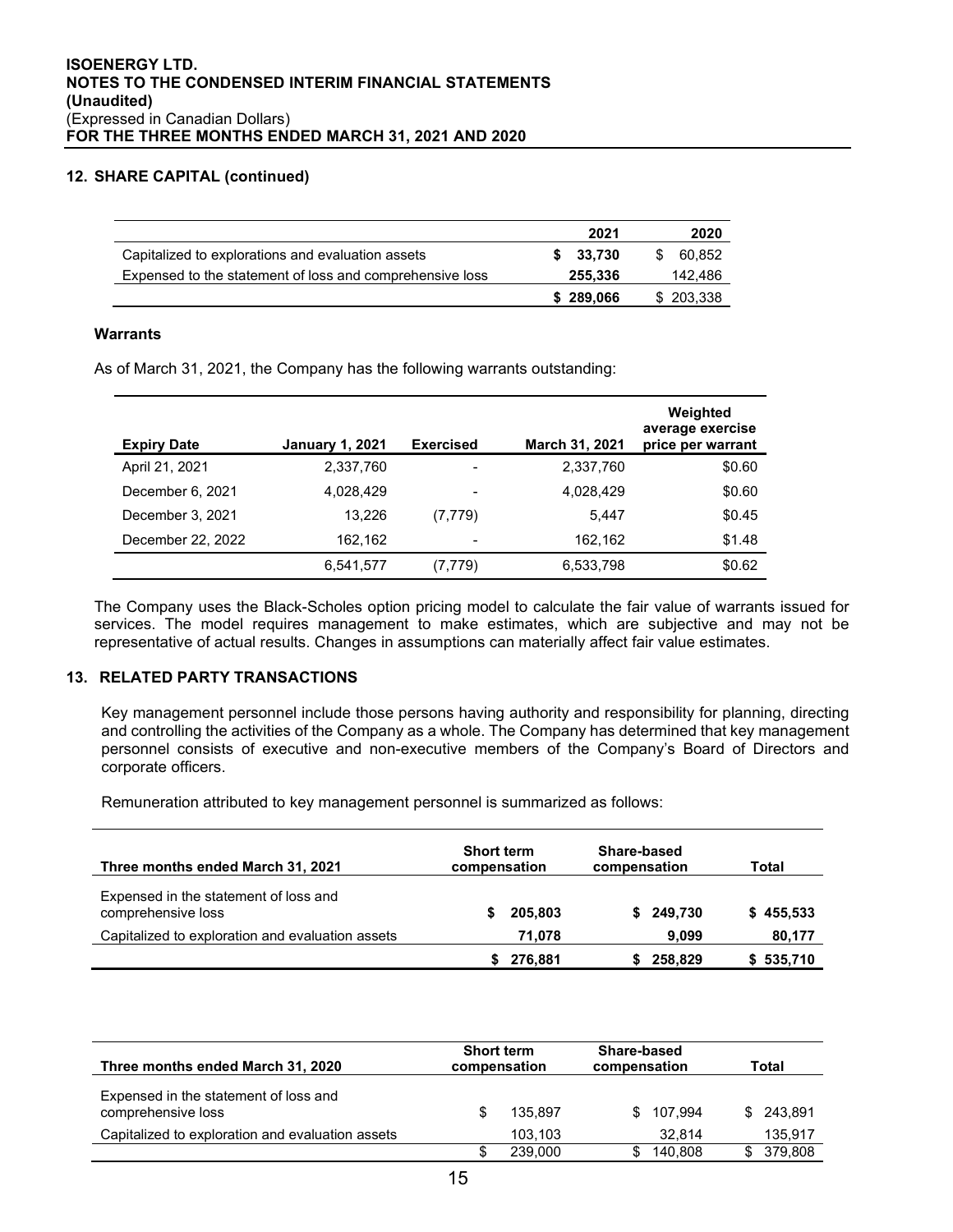## **13. RELATED PARTY TRANSACTIONS (continued)**

As of March 31, 2021, \$448,627 (December 31, 2020 – \$47,000) was included in accounts payable and accrued liabilities owing to directors and officers for compensation.

On August 10, 2020, NexGen acquired 4,411,764 common shares of the Company (see Note 12). NexGen also holds 3,685,929 warrants with an exercise price of \$0.60 that expire on December 6, 2021. In April 2021, NexGen received 1,536,760 common shares on the exercise of 1,536,760 warrants with an exercise price of \$0.60 that expired on April 19, 2021.

Up until March 31, 2020, the Company charged office lease and administrative expenditures to ICU, a company with common directors. During the three months ended March 31, 2020, office lease and administrative expenditures charged to ICU amounted to \$26,533.

On February 15, 2021, the former Chief Executive Officer resigned and was paid \$897,254 in accordance with the terms of his employment contract. This is excluded from the table above for the three months ended March 31, 2021.

## **14. CAPITAL MANAGEMENT**

The Company manages its capital structure and adjusts it, based on the funds available to the Company, in order to support the acquisition, exploration and evaluation of assets. The Board of Directors does not impose quantitative return on capital criteria for management, but rather relies on the expertise of the Company's management to sustain the future development of the business.

In the management of capital, the Company considers all types of equity and is dependent on third party financing, whether through debt, equity, or other means. Although the Company has been successful in raising funds to date, there is no assurance that the Company will be successful in obtaining required financing in the future or that such financing will be available on terms acceptable to the Company.

The properties in which the Company currently has an interest are in the exploration stage. As such the Company, has historically relied on the equity markets to fund its activities. The Company will continue to assess new properties and seek to acquire an interest in additional properties if it determines that there is sufficient geologic or economic potential and if it has adequate financial resources to do so.

Management reviews its capital management approach on an on-going basis and believes that this approach, given the relative size of the Company, is reasonable. The Company is not subject to externally imposed capital requirements. There were no changes in the Company's approach to capital management during the period.

#### **15. FINANCIAL INSTRUMENTS**

The Company's financial instruments consist of cash, accounts receivable, accounts payable and accrued liabilities and Debentures.

#### **Fair Value Measurement**

The Company classifies the fair value of financial instruments according to the following hierarchy based on the amount of observable inputs used to value the instrument:

- Level 1 quoted prices in active markets for identical assets or liabilities.
- Level 2 inputs other than quoted prices included in Level 1 that are observable for the asset or liability, either directly (i.e. as prices) or indirectly (i.e. derived from prices).
- Level 3 inputs for the asset or liability that are not based on observable market data.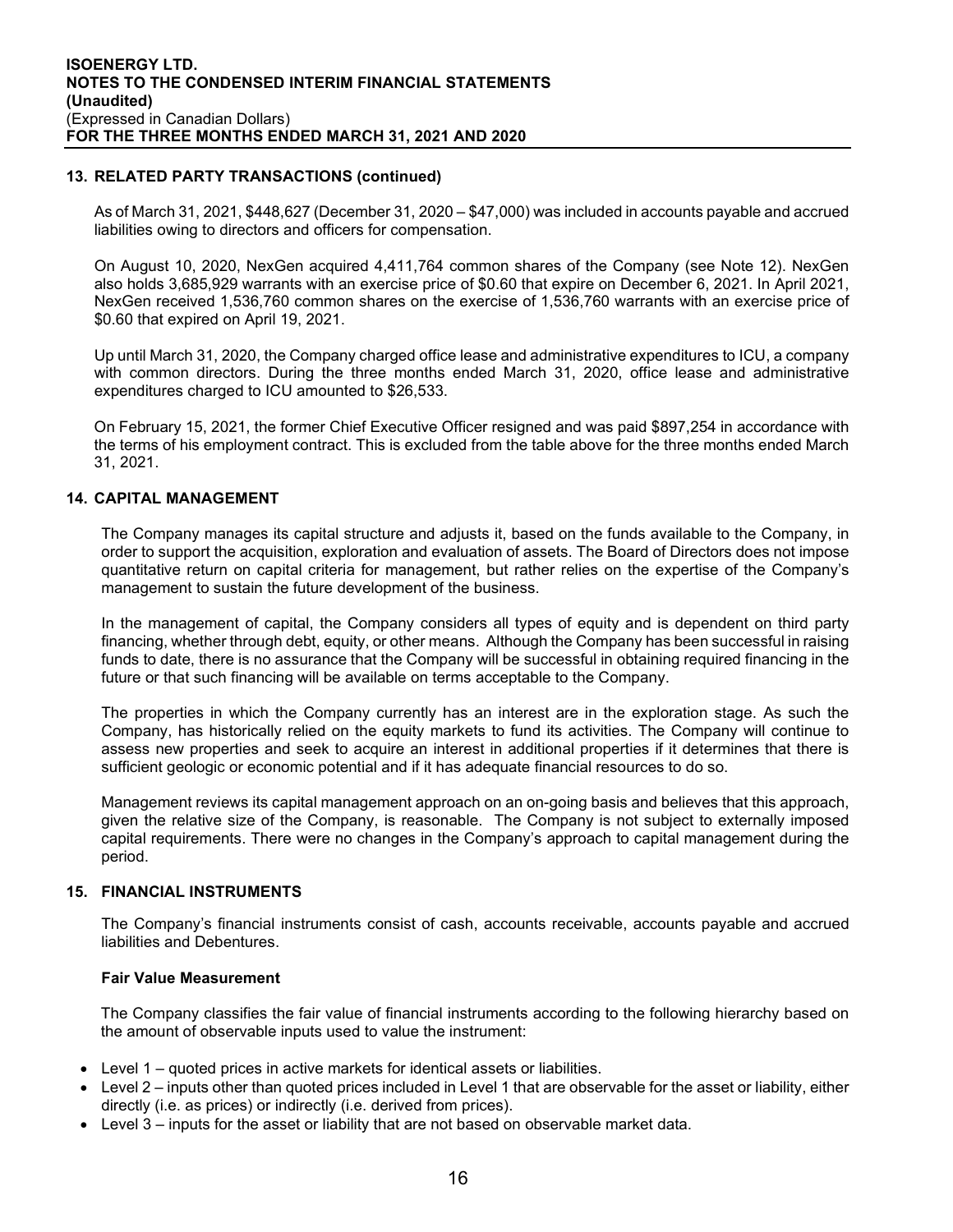## **15. FINANCIAL INSTRUMENTS (continued)**

The fair values of the Company's cash and cash equivalents, amounts receivable, accounts payable and accrued liabilities approximate their carrying value, due to their short-term maturities or liquidity.

The Debentures are re-measured at fair value at each reporting date with any change in fair value recognized in profit or loss, except the change in fair value that is attributable to change in credit risk is presented in other comprehensive income (Note 9). The Debentures are classified as Level 2.

#### **Financial instrument risk exposure**

As at March 31, 2021, the Company's financial instrument risk exposure and the impact thereof on the Company's financial instruments are summarized below:

## **(a) Credit Risk**

Credit risk is the risk that one party to a financial instrument will fail to discharge an obligation and cause the other party to incur a financial loss. As at March 31, 2021, the Company has cash on deposit with a large Canadian bank. Credit risk is concentrated as a significant amount of the Company's cash and cash equivalents is held at one financial institution. Management believes the risk of loss to be remote.

The Company's accounts receivable consists of input tax credits receivable from the Government of Canada and interest accrued on cash equivalents. Accordingly, the Company does not believe it is subject to significant credit risk.

## **(b) Liquidity Risk**

Liquidity risk is the risk that an entity will encounter difficulty in raising funds to meet its obligations under financial instruments. The Company manages liquidity risk by maintaining sufficient cash balances. Liquidity requirements are managed based on expected cash flows to ensure that there is sufficient capital to meet short-term obligations. As at March 31, 2021, the Company had a working capital balance of \$12,680,340, including cash of \$13,354,634.

#### **(c) Market Risk**

Market risk is the risk of loss that may arise from changes in market factors such as interest rates, foreign exchange rates and commodity and equity prices.

#### **(i) Interest Rate Risk**

Interest rate risk is the risk that the future cash flows from a financial instrument will fluctuate due to changes in market interest rates. The Company holds its cash in bank accounts that earn variable interest rates. Due to the short-term nature of these financial instruments, fluctuations in market rates do not have a significant impact on the estimated fair value of the Company's cash and cash equivalent balances as of March 31, 2021. The interest on the Debentures is fixed and not subject to market fluctuations.

## **(ii) Foreign Currency Risk**

The functional currency of the Company is the Canadian dollar. The Company is affected by currency transaction risk and currency translation risk. Consequently, fluctuations of the Canadian dollar in relation to other currencies impact the fair value of financial assets, liabilities and operating results. Financial assets and liabilities subject to currency translation risk primarily include US dollar denominated cash and US dollar accounts payable and accrued liabilities and the Debentures. The Company maintains Canadian and US dollar bank accounts in Canada.